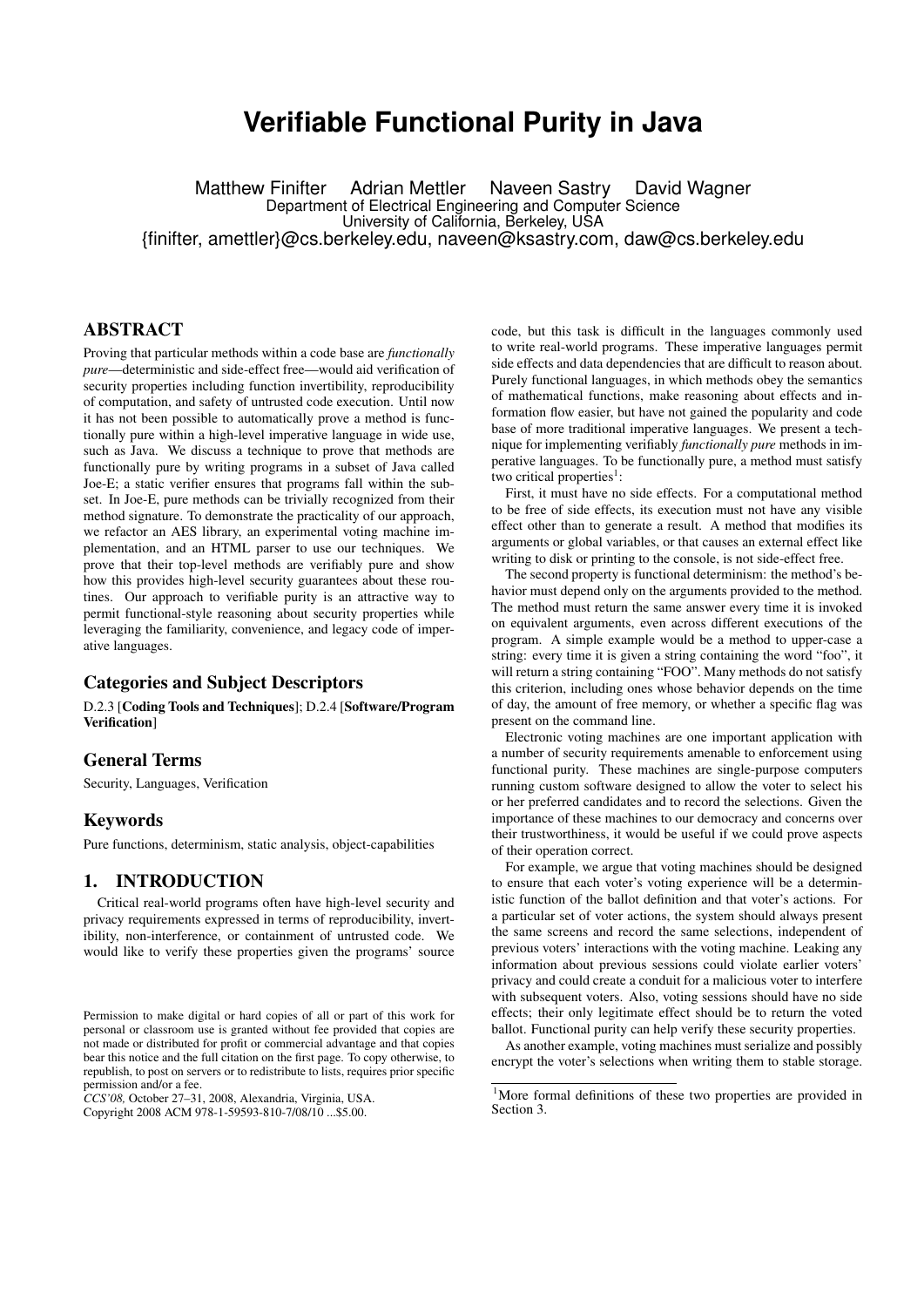This data will be read and tallied at a future date, likely on a different machine. In order for the voter's choices to be counted as they were cast, we must be certain that the reconstituted votes will match the originals. We propose a fail-stop check on the encoding process: the machine writing the data should decode the serialized output and verify that it matches the original vote selection data structure. If the decode method is deterministic, this check ensures that this data structure will be correctly reconstructed later when the votes are counted. If the serialization and deserialization routines are also side-effect free, they can be removed from the trusted computing base, as the check verifies their correctness as needed.

In general, verifying that a computation will be deterministic and free of side effects is a difficult task that typically requires careful examination of a program's entire source code. Verifying side-effect freeness requires verifying that the computation does not *modify* the state of any parameters or global state and does not affect the outside world in any observable way (e.g., writing to an I/O device). Verifying determinism requires ensuring that the method does not *read* any information that may differ between different calls. Checking the latter property first requires ensuring that anything that is read by the method isn't changed elsewhere in the program. Also, we must ensure that any value read by the method doesn't depend on environmental factors that could differ between executions of the program.

We can see that the concepts of determinism and side-effect freeness are related, in that they both restrict access to state created outside the method. We use a unified approach to achieving both goals, based on object capabilities [18]. Specifically, we introduce and define the concept of *deterministic object-capability languages*, in which the ability to cause side effects and to observe data that varies between executions is conveyed by explicit object references that are propagated only by explicit program statements.

A key advantage of our approach is that it supports modular reasoning about purity, side effects, and determinism. In particular, a programmer can tell whether a particular method is pure simply by looking at its type signature. In our system, if all parameter types are immutable, then the method can be guaranteed to be pure. This allows purity specifications to be part of the contract of a method and simplifies the task of reasoning about program behavior. The *body* of a pure method has no additional constraints, permitting wide flexibility in how it is implemented. In particular, pure methods can call impure methods, and vice versa. In short, pure and impure code can easily be mixed; the majority of a program can be imperative, with purity still being enforced where needed.

We briefly describe how the Joe-E subset of Java satisfies the requirements of a deterministic object-capability language, and how it can be used to write methods that can be easily recognized as verifiably pure. In order to evaluate our approach to verifiable purity, we ported three legacy libraries (an AES implementation, serialization logic from an experimental voting machine implementation, and an HTML parser) to the Joe-E subset, and refactored them so that their top-level methods could be verified as pure.

As Joe-E was not explicitly designed to ease migration of legacy code, we found that the task of modifying existing code to satisfy the Joe-E restrictions was at times difficult. Certain recurring patterns account for much of this difficulty; code that avoids these patterns is much easier to port. Refactoring methods so they could be verified pure was generally harder than just porting to the Joe-E subset, and sometimes required changes to data structures and interfaces. We therefore recommend our approach primarily for use with new code that is designed with this approach to purity in mind.

We view the contributions of this work as follows:

- We enumerate several applications where the ability to verify that particular blocks of code are pure makes it easy to verify interesting high-level application-specific properties.
- We describe a class of imperative programming languages in which it is easy to verify purity.
- We introduce Joe-E's enforcement of determinism and we show how this enables verifiable purity in Java.
- We share our experience refactoring legacy codebases so that they can be verified as pure, thus attaining useful security guarantees.
- Based on this practical experience, we identify programming patterns that are well-suited to writing verifiably pure systems as well as anti-patterns that make this task difficult.

## 2. APPLICATIONS

We argue that functional purity has many applications in security and reliability. Purity is a helpful tool for building more modular programs that are easier to reason about, and this makes it easier to verify many kinds of security properties. Languages and programming idioms that make this property easy to achieve and verify may be of benefit to programmers, especially those aiming to write maintainable, auditable, and understandable code.

## 2.1 Reproducibility

Consider the following scenario, inspired by [1]: Mallory generates a PDF file containing a contract for Alice to electronically sign. Mallory constructs this PDF file so that its displayed content depends on the system date. When viewed in January, the contract says that Mallory will pay Alice \$100; in any other month, the contract says that Alice will pay Mallory \$1,000. Suppose Alice reads and electronically signs the contract on January 1, and returns the signed contract to Mallory. On February 1, Mallory presents the signed contract to a judge, and the judge orders Alice to pay Mallory \$1,000.

The problem is that the computation that renders the text is not deterministic. The behavior of the PDF viewer depends on other factors aside from its input, the bits of the document file. This attack could not succeed if the PDF viewer's computation was a pure function of the input file. If we could verify the purity of the viewer, we would be assured that Mallory's attack will fail.

This is an example of a TOCTTOU vulnerability. Whenever we compute a result that is checked, and then recompute it later when it is used, we must be careful to ensure that the computation is reproducible. Pure functions are useful for this, because determinism ensures reproducibility and makes explicit the inputs a computation may depend upon.

Another application is in transactional systems. Suppose we take periodic checkpoints of an application and log all its inputs. If the application is deterministic, then we can recover from crashes: reincarnating the application and replaying from an old snapshot and input trace will always reproduce the same behavior that the previous incarnation of the application followed. This eliminates the need to checkpoint every intermediate state. It also allows a replicated system to transparently fail over to a backup system that is receiving the same stream of input events.

#### 2.2 Invertibility

The serialization example given in the introduction is representative of a class of applications that have a matched pair of algorithms (Encode, Decode) for which it is intended that Decode is an inverse of Encode. Specifically, the *inverse property* should hold: for all x, Decode(Encode(x)) should yield some output x' that is functionally equivalent to  $x$ . To ensure the original  $x$  will be re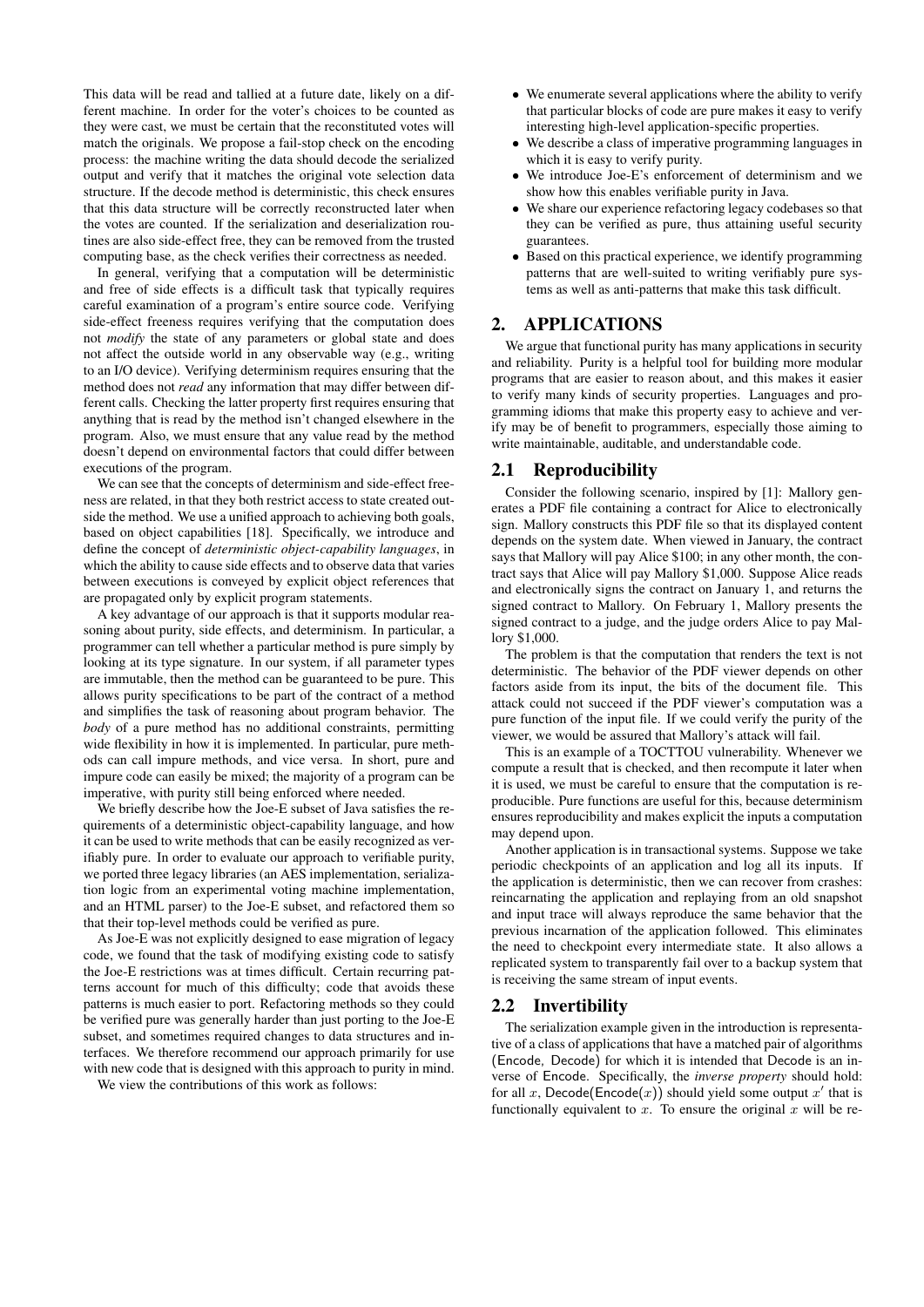coverable in the future, this has to hold even if the invocation of Decode takes place at some later time on a different machine.

Purity helps support *fail-stop* enforcement of this property, in which errors are detected at runtime but before any harmful consequences have taken place. One can test  $\textsf{Encode}(x)$  at runtime to ensure that it will be decoded correctly by Decode:

 $y :=$  Encode $(x)$ abort if  $x$  != Decode(y)

If Decode is purely functional, its determinism ensures that the check can be performed at any time and will accurately reflect whether the message can be correctly decoded in the future. Also, if Decode is side-effect free, adding this check to existing code won't break the program.

This approach applies to, e.g., serialization and deserialization, encryption and decryption, and compression and decompression. In many such applications, it is better to fail and warn the user than it is to proceed and lose data. If this pattern is used to ensure that all data that is encoded can be recovered, neither the encoder nor decoder need to be trusted correct in order to establish the property that data is never lost or corrupted.

Formally verifying the correctness of serialization and deserialization with static analysis is a difficult task. Serialization and deserialization typically involve walking a (potentially cyclic) object graph, and thus inevitably implicate complex aliasing issues, which is known to make static analysis difficult. Therefore, purity seems better-suited to this task than classical approaches.

Deterministic functions can also be used for enforcement of more complex functional relations than invertibility. The exokernel Xok's stable storage system uses what the authors call a UDF (untrusted deterministic function) for each type of metadata disk block (e.g., inodes) to translate the set of blocks referenced by the metadata into a form recognized by the kernel [13]. The determinism of this function allows Xok to verify that metadata can only claim ownership of the correct set of disk blocks. This is done by verifying, when the metadata is updated, that the set of blocks claimed by the new metadata is the same as the set claimed by the old metadata with the intended change applied. This mechanism is only sound if the metadata decoding function is known to be deterministic.

#### 2.3 Untrusted code execution

Purity gives us a way to execute untrusted code safely: we first verify that the untrusted code is pure, and then many useful privacy and security properties will follow. In particular, the lack of side effects means that the pure, untrusted computation cannot violate the integrity of the rest of the program it interacts with<sup>2</sup>, so pure code inherently executes in a sandbox.

Purity can also be used to structure programs in a way that reduces our reliance upon the correctness of some subset of the code. If we use a pure method to process (possibly malicious) data from an untrusted source, and if the output from the pure method is no more trusted than its input, the method doesn't need to be trusted to defend itself from malicious data successfully. Even if a malicious input is able to somehow subvert the proper operation of that method, at worst it can only influence the result of the pure computation; it cannot harm the proper operation of the rest of the program.

Bernstein's discussion of address-extraction code in sendmail [4] illustrates these ideas well. The address-extraction code is responsible for parsing an email message and extracting an email address from a particular header. At one point, this code contained a remotely exploitable vulnerability that allowed an attacker to gain root by taking control of sendmail. Bernstein proposed an alternate architecture:

Suppose that the same address-extraction code is run under an interpreter enforcing two simple data-flow rules:

- the only way that the code can see the rest of the system is by reading this mail message;
- the only way that the code can affect the rest of the system is by printing one string determined by that mail message.

The code is then incapable of violating the user's security requirements. An attacker who supplies a message that seizes complete control of the code can control the address printed by the code—but the attacker could have done this anyway without exploiting any bugs in the code.

We note that Bernstein's two conditions are exactly determinism and side-effect-freeness, so implementing the address-extraction code as a pure method would provide the desired security benefits.

Determinism allows us to bound what information a pure method can read—in particular, the method can only observe the value of objects that are reachable from one of its arguments, but cannot gain any information about any other data in the program. Moreover, deterministic code cannot listen on covert channels: for instance, any differences in behavior due to timing information or resource limits would violate the determinism properties. This ensures that the untrusted method cannot spy on any sensitive program state that was not explicitly provided to it.

Purity also limits the untrusted code's ability to leak sensitive information to others through overt channels. It can communicate to others only through its return value (or thrown exceptions) and its resource consumption. However, it can transmit over a timingor resource-based covert channel to a receiver that is not pure. For instance, we might download an untrusted tax calculator and verify that it is pure before executing it. Then even if we type our salary into it, it cannot leak our salary to others directly, though it may be able to leak our salary through a covert channel.

Purity may also be useful for application extensions and plugins. For example, consider an image viewer that, out of the box, supports only a handful of image formats. It might allow installation of a plugin for viewing images in a different format only if that plugin is written as a verifiably pure function that, given the contents of an image file, returns a bitmap to be displayed by the image viewer. Once verified as pure, any such plug-in could be downloaded and executed safely; it cannot gain any information about other private information stored on the system, nor can it corrupt the state of any other part of the program.<sup>3</sup>

## 2.4 Building robust systems

Pure methods are also helpful for writing trustworthy securitycritical code that mediates between untrusted components.

For the purposes of preserving application integrity, pure methods are always safe to expose to untrusted code. Their functionality could always be duplicated by the untrusted code itself, so they cannot pose an additional threat. Pure methods may still be part of the TCB, but only if their behavior is trusted for semantic correctness, not because the method is granted privileged access to program internal state. This is a consequence of the lack of side effects. It

<sup>2</sup>Untrusted code can still deplete resources or fail to terminate. Limits on resource usage or looping would be needed if denial of service is a concern [22], but that is beyond the scope of this paper.

<sup>&</sup>lt;sup>3</sup>It should be noted that purity does not eliminate all threats that the plugin could pose to the program. The invoker of a pure plugin method must still ensure that only appropriate data is passed to the plugin and defend against unexpected return values from the plugin.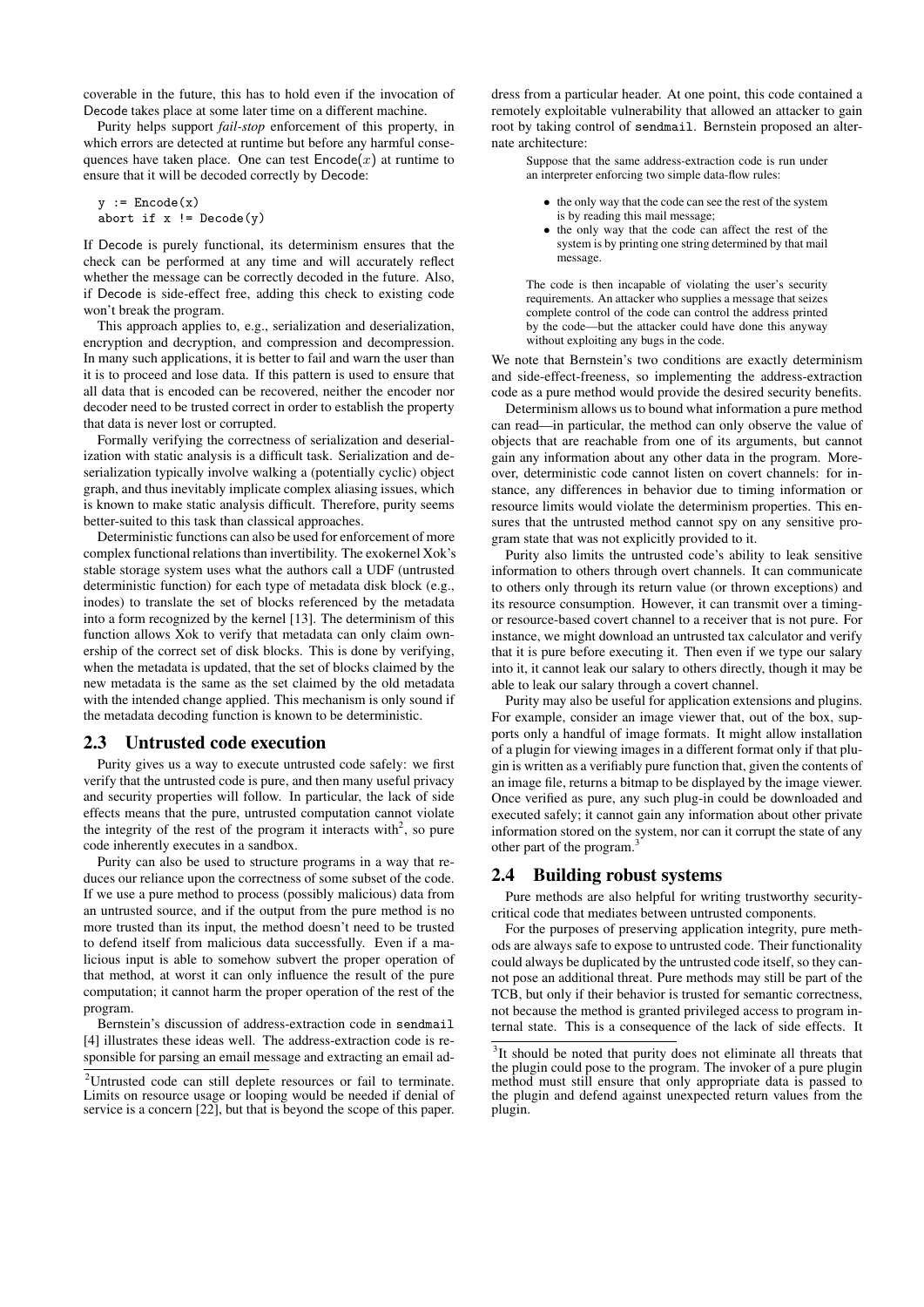is possible, however, that specific instances of immutable objects, and thus their associated pure methods, might convey confidential or malicious information. One must still be careful about data flow.

A pure method is automatically "defensively consistent" [18, § 5.6], provided that in the absence of malice it provides correct service to individual clients and provided that each invocation of the pure method processes information from only a single client. (An object that serves multiple clients with independent interests is defensively consistent if, even when one client violates its preconditions, it continues to comply with its specification for other clients that satisfy its preconditions.) Defensive consistency ensures that one malicious client cannot attack other clients who may rely upon the same pure method.

Bernstein presents an example in which a pure jpegtopnm converter receives a JPEG image from the network, decompresses it, and outputs a raw bitmap of the image to a user [4]. The "client" here is the sender of the image, who as an arbitrary remote party, is untrustworthy and may wish to corrupt or disrupt processing of images from other sources. A defensively consistent implementation would thwart such attacks by continuing to provide correct conversion of all images originating from other senders, even if one sender sends malformed data with the intent to exploit the converter. The purity of the converter ensures defensive consistency because it allows one to know that each image is converted independently from any others, preventing a malformed image from affecting the processing of other images.

#### 2.5 Bug reduction

Pure functions can help us eliminate certain classes of bugs. Of course, anything that reduces the number of bugs in security-critical code helps security.

A pure computation is automatically thread-safe, requiring no locks, and can always be run in parallel with other computations without risk of interference. Determinism guarantees that concurrent operations cannot disrupt its correct execution, and the lack of side effects means that it cannot disrupt other computations.

Reproducibility is particularly useful when debugging and testing applications. It is often the case with modern applications that bugs are discovered in the wild rather than during testing, due to novel configurations that were not considered during testing. In many cases, it can be difficult to reproduce the bug as there are a number of hidden variables that cause the behavior of a program to differ between runs. If a method is pure, any failure of the method will be reproducible given the same well-defined, bounded set of inputs. This known set of data can be collected and used to reproduce the bug for the developer, who can then fix the program.

Deterministic functions can also make testing more effective. If the computation is deterministic, we only need to cover any particular input once; on the other hand, if the computation is nondeterministic, it may conceal bugs that trigger nondeterministically, so it is difficult to know whether we have tested all possible behaviors. For instance, Bernstein cites dealing with nondeterministically triggered error cases as one challenge in testing qmail, and proposes that testing would have been easier if the code had been structured as a purely functional computation plus a simple wrapper that interacts with the environment (so that the wrapper can be easily mocked in testing) [4]. Verifiable purity would enable developers to check that this discipline was followed correctly and preserve it under maintenance.

#### 2.6 Assertions and Specifications

It is widely accepted that assertions should be side-effect free. If evaluating the assertion condition causes no side effects, a pro-

gram that always satisfies the assertion will behave the same way whether the assertion is enabled or disabled. This restriction could be checked by a lint-type tool that would warn about potentially impure assertions.

In applications where assertions are used for debugging, it is also helpful to know that the assertion condition is deterministic. If a deterministic assertion succeeds, we know that it will not fail on another run of the program due to dependence on seemingly unrelated state or nondeterministic behavior of the underlying platform. Sometimes, programmers use assertions specifically to check for and abort in the face of incompatible platform configurations. In deterministic languages like Joe-E, however, platform-specific behavior is mostly hidden from the program, which would reduce the need for this pattern.

Some specification languages allow methods to have pre- and post-conditions that are defined using the same language as the code, and these conditions may call other methods. For instance, in JML, a specification language for Java, specifications are only supposed to call methods that are "pure." JML's notion of purity forbids side effects but does not require determinism and places no restrictions on what state the method's behavior may depend upon [15]. Since JML specifications can be compiled to assertions and checked at runtime [8], the purity requirement is intended to ensure that these assertions do not change the program's semantics.

We argue that pre-conditions, post-conditions, and object invariants should be deterministic as well as side-effect free. When methods are used in specifications, the specification cannot be considered fully defined unless the method is deterministic. In particular, if the requirements on the method are predicated on external state whose value changes from invocation to invocation, it will not be possible to statically verify that the method satisfies its contract. While JML's restrictions on side effects in specifications may suffice to prevent runtime enforcement from changing the semantics of the program, static checking is more difficult than it would be if specifications were functionally pure.

We have not implemented a tool for checking the purity of assertions, but verifying the purity of some assertions would be a straightforward extension of our techniques for methods. There are some common patterns for assertions and specifications (such as those that require executing methods on non-immutable objects) for which our approach may not be applicable.

# 3. DEFINITIONS

Our definition of functional purity derives from the concept of a mathematical function, a well-defined one-to-one mapping from inputs to outputs. We consider a method in a program to be functionally pure if and only if it is both side-effect free and deterministic.

## 3.1 Side-effect freeness

A method is *side-effect free* if the only objects that the method ever modifies are created as part of the execution of the method. This definition permits the method to create and modify new objects, any subset of which may be reachable from its return value, but does not permit it to make any change that would be observable from outside the method.

In addition to this linguistic notion of side-effect freeness, we also require that a pure method not cause any side effects outside the language environment, with the exception of resource consumption (memory and CPU cycles). For example, it must not write to files, communicate over the network, or print to the console. This is necessary to soundly constrain the effects of untrusted code.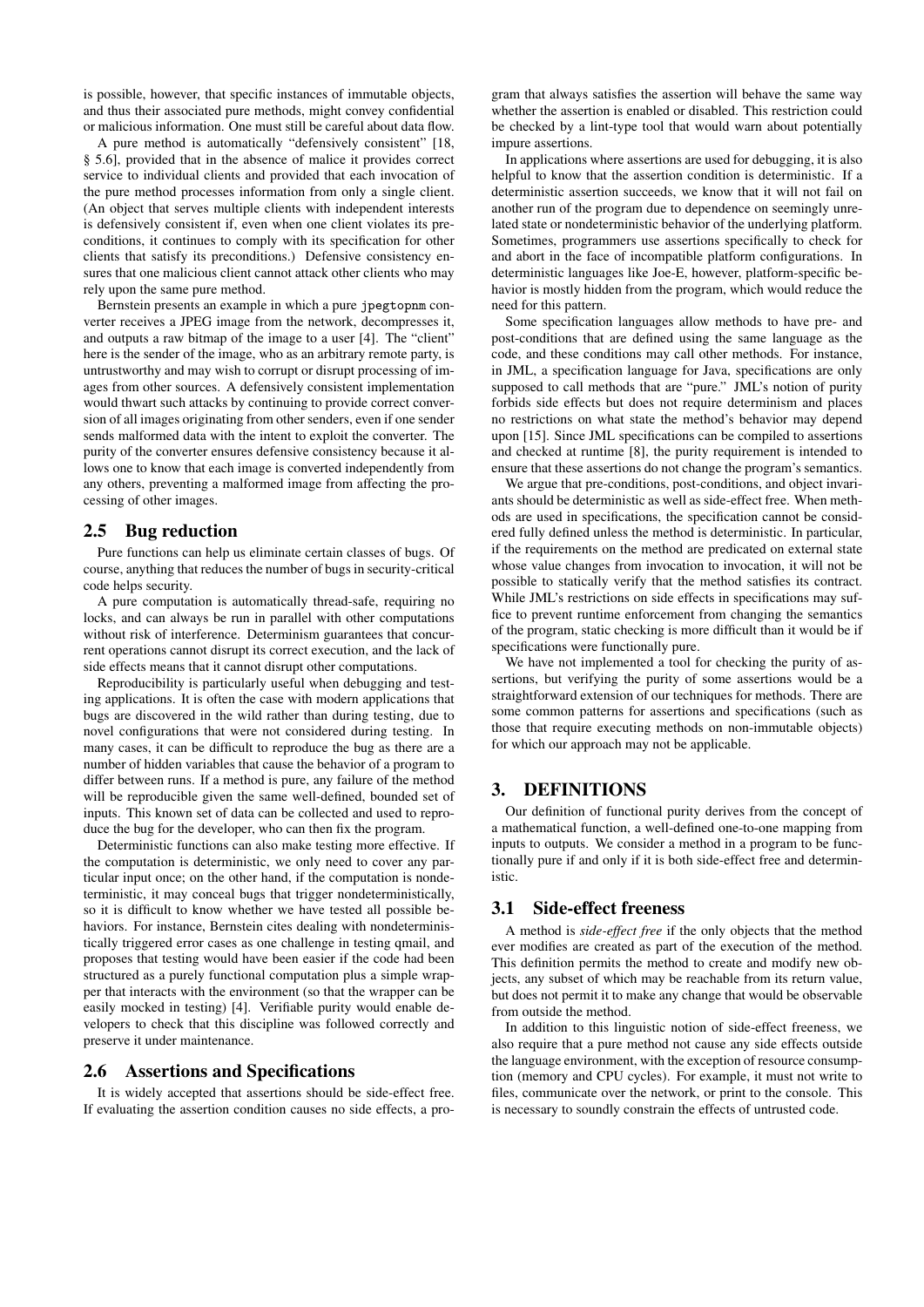# 3.2 Determinism

A mathematical relation is considered a function if each distinct input is associated with a single specific output. Any two evaluations of a mathematical function with the same inputs will give the same result. This result depends deterministically on the inputs, and nothing else. Our determinism requirement for functions in a program is analogous. We want any two calls with equivalent arguments to a pure function to give the same result. The result must depend only on the arguments and not on other global or threadlocal state such as the current time or the stack trace.

For numbers and other mathematical constructs, there is a wellaccepted canonical definition of what it means for two sets of function inputs to be the same, namely mathematical equality for each argument. We need a similarly precise definition for equivalence of arguments in programs. Element-by-element equality works for value types, but pointers and references raise questions. Should two calls of a method be equivalent if their arguments have the same numeric values but different aliasing relationships? If they have the same aliasing but reside at different addresses in memory?

There is not a single obviously right answer to these questions. Determinism is thus a *parameterized* property: given a definition of what it means for arguments to be equivalent, a method is deterministic if all calls with equivalent arguments return results that are indistinguishable from within the language. The determinism guarantee is only useful for calls whose arguments are equivalent according to the definition of equivalence. The definition should make semantically equivalent invocations (those that look equivalent to the programmer or auditor) have equivalent arguments.

If the criteria for equivalence include memory layout information such as the concrete addresses of pointers, invocations will essentially never be equivalent, and the determinism guarantee will be meaningless. For types that serve purely as collections of immutable data, we can avoid addresses completely by comparing purely by value, not by reference. This prevents pointer aliasing from causing seemingly equivalent invocations to be distinct. For example, consider a Java method that concatenates two strings. If aliasing information is included, concat(str, str) will not be equivalent to concat(str, str.clone()) because in the first case both arguments refer to the same object, and in the second case they refer to different objects. For other types (e.g., graph nodes) that are generally compared by reference, aliasing information may be important to include. Our equality definition (§4.1) excludes memory layout details but includes aliasing relationships for types where identity provides the semantic notion of equality.

## 4. APPROACH

Our approach to purity is based on leveraging the properties of a *deterministic object-capability language*, i.e., an object-capability language that (a) has no nondeterministic language primitives and (b) requires a restricted capability for any access to nondeterminism.

An object-capability language [18] is one with the following properties:

- all state that can be communicated between methods is stored in objects
- all objects can only be accessed by references
- references can only propagate by being passed as arguments or being stored in a shared object
- references are unforgeable (for instance, the language must be memory-safe, and it must not permit unsafe casts)
- access to references is strictly limited by lexical scoping of variables and transitive reachability of references

In such a language, references serve as capabilities, and capabilities can be granted only by explicitly passing references. For these properties to be effective in restricting code's effects, the global scope must not contain any capabilities to affect program state or the outside world. In other words, using methods and objects in the global scope it must not be possible to have any effect on mutable program state or external effects aside from resource consumption.

In a deterministic object-capability language, the observable global state must never change and must be the same on every execution. Any data returned from global methods is considered to be part of the observable global state. This means, for example, that no globally accessible methods can provide the time of day or state of the filesystem, even though this data is not explicitly stored anywhere in the global scope. A method's view of global state will thus be the same every time it is invoked, so globals can effectively hold only compile-time constants. Then, since the only variables in a method's scope are globals and arguments, any variation in the method's behavior can always be attributed to differences in its arguments.

From §3.2, we must specify when function arguments are equivalent. We do so in the following section, in which the concrete arguments to a method invocation are considered a set of named references. For an instance method, the implicit reference to the target object is treated as an argument named "this".

## 4.1 Equivalence of reference lists

At a high level, we consider two sets of named references equivalent if their reachable object graphs (including values, types, and aliasing relationships) are isomorphic. Figure 1 gives an example; the rules for its construction follow.

Many object-oriented languages include both *reference types* and *value types*. Objects of reference type have an identity distinct from their value. The language distinguishes between references that point to the same object and those pointing to different objects with identical contents. Any type with mutable fields is by necessity a reference type, as changes to one instance will not affect another, but immutable objects can also be reference types if the language provides a way to test for object identity (such as Java's == operator). In contrast, value types can be compared only by value; there is no other notion of identity for these types. In Java, the primitive types (boolean, char, and the integer and floating point types) are value types, whereas Object and all its subtypes (including arrays) are reference types.

For simplicity in the following formal definition, values are represented in the object graph as references to canonical instances. One such instance exists for each distinct value of each value type. Similarly, we treat null pointers as references to a single canonical null object that belongs to every non-primitive type.

Let  $G$  be the set of named global (static) variables in the program. Let A be a set of named object references (such as the arguments to a method). We then define the *reachable object set* A∗ corresponding to the set  $A$  as the transitive closure of objects reachable by following references from all fields of the objects pointed to by  $A \cup G$ . (The global state of the program will be the same across all executions, so the set of objects reachable from G won't change. This portion of the graph is only included in order to represent all observable aliasing relationships.)

The *object graph* for the reference set A is then constructed as follows: We create special nodes labeled Global and Local. We construct a canonical node for each primitive value in the program, in addition to a canonical node for null. For each reference-type object in A∗, we construct a node labeled with its concrete type. For variables in G or A, we add edges originating in Global and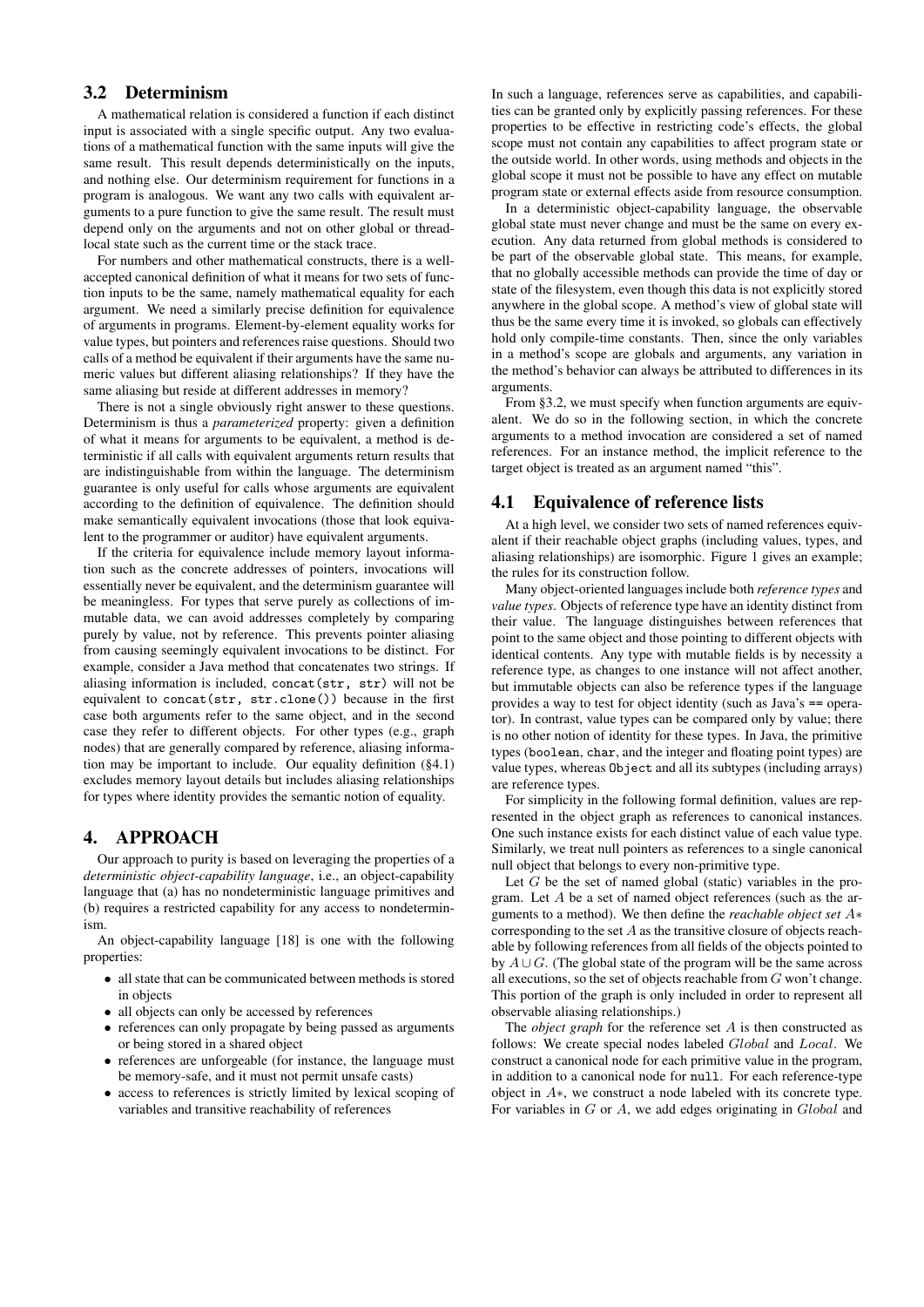

Figure 1: An example of an object graph and corresponding Java class definitions.

Local respectively. These edges point to the node representing the object pointed to by the variable and are labeled with the variable's name. For each field of each object in A∗, we draw a directed edge from the node holding the reference to the node representing the referenced object (or canonical value), labeled with the field name.

Two sets of object references are considered equivalent if they result in identical object graphs (nodes and edges with the same labels). Note that the object graph reflects all aliasing relationships between non-value objects reachable from the set A and from global variables.

## 4.2 Immutability

We also need the language to provide support for types that are verifiably immutable. An object is immutable if its state, and the state of all objects reachable from it, can never change during its lifetime. Immutability is transitive: all objects reachable from an immutable object must themselves be immutable. To statically verify purity, we need the language to provide some way to verify that a type T is immutable, i.e., that every instance of T will be immutable.

Objects that represent a capability to affect or observe external state must not be considered immutable, even if their explicit state in the language is immutable.

# 5. PURE METHODS

Languages that meet our requirements (§ 4) make verification of purity easy. The condition is simple: If all parameters to a method (including the implicit this parameter) are statically declared to be of an immutable type, then the method is pure.

A pure method cannot cause any side effects, because it will never be able to obtain a reference to a shared mutable object. The only mutable objects it can access are those that it creates itself, but any changes it makes to them are not side effects since they will not be visible outside the method's execution. The method is also prevented from causing any effects external to the language runtime, as all such effects would require an appropriate capability. Such capabilities are not considered immutable and thus are unavailable to methods with only immutable arguments.

The only state observable to the method is that in the global scope and reachable from its arguments. Since the global scope is constant (essentially determined at compile time), the only varying

state it can observe is from its arguments. As immutable arguments cannot provide a view of external state, the only observable state that immutable arguments can provide is captured in the definition of reference-list equivalence above (§ 4.1). For a language without any inherently nondeterministic constructs, ensuring that two invocations of a method start in indistinguishable states is sufficient to ensure that they will terminate identically.

In our approach, purity is part of the contract of a method: we can verify that a method is pure simply by examining its type signature. This is powerful, because it means that we do not need to inspect the implementation of the method or of other code that it might call. Internally, it may make use of mutating operations and impure methods. Any operation expressible in the language, no matter how much internal mutation it contains, can be verifiably pure if a wrapper method is written with a pure interface. We do not need an automated tool to identify for us which methods are pure; instead, programmers can recognize pure methods from their type signatures. An annotation may be used on such methods in order to ensure that they remain pure under maintenance, i.e., that their argument types remain immutable in later versions of the program.

## 6. IMPLEMENTATION

The object-capability language Joe-E was designed by Mettler et al. and specified as a technical report [16]. The contribution of this paper is not the design of the object-capability language Joe-E, which will be the subject of a forthcoming paper. Instead, this paper covers our subsequent work to make Joe-E a *deterministic* objectcapability language and how this enables verification of purity.

Joe-E is a subset of Java; the Joe-E verifier, implemented as an Eclipse 3.2 plug-in, checks Java source code to confirm that it falls within the Joe-E subset. Any Java program that is accepted by the verifier is also a Joe-E program with the same semantics, but not all Java programs pass the verifier.

#### 6.1 Side effects and Nondeterminism

The restrictions on globally-available side effects and nondeterminism are accomplished by exposing only a subset of the fields and methods defined in the Java libraries to Joe-E code. The Joe-E language defines a whitelist of fields and methods from the Java libraries that Joe-E code is allowed to use; the Joe-E verifier will reject programs that make reference to any field or method not on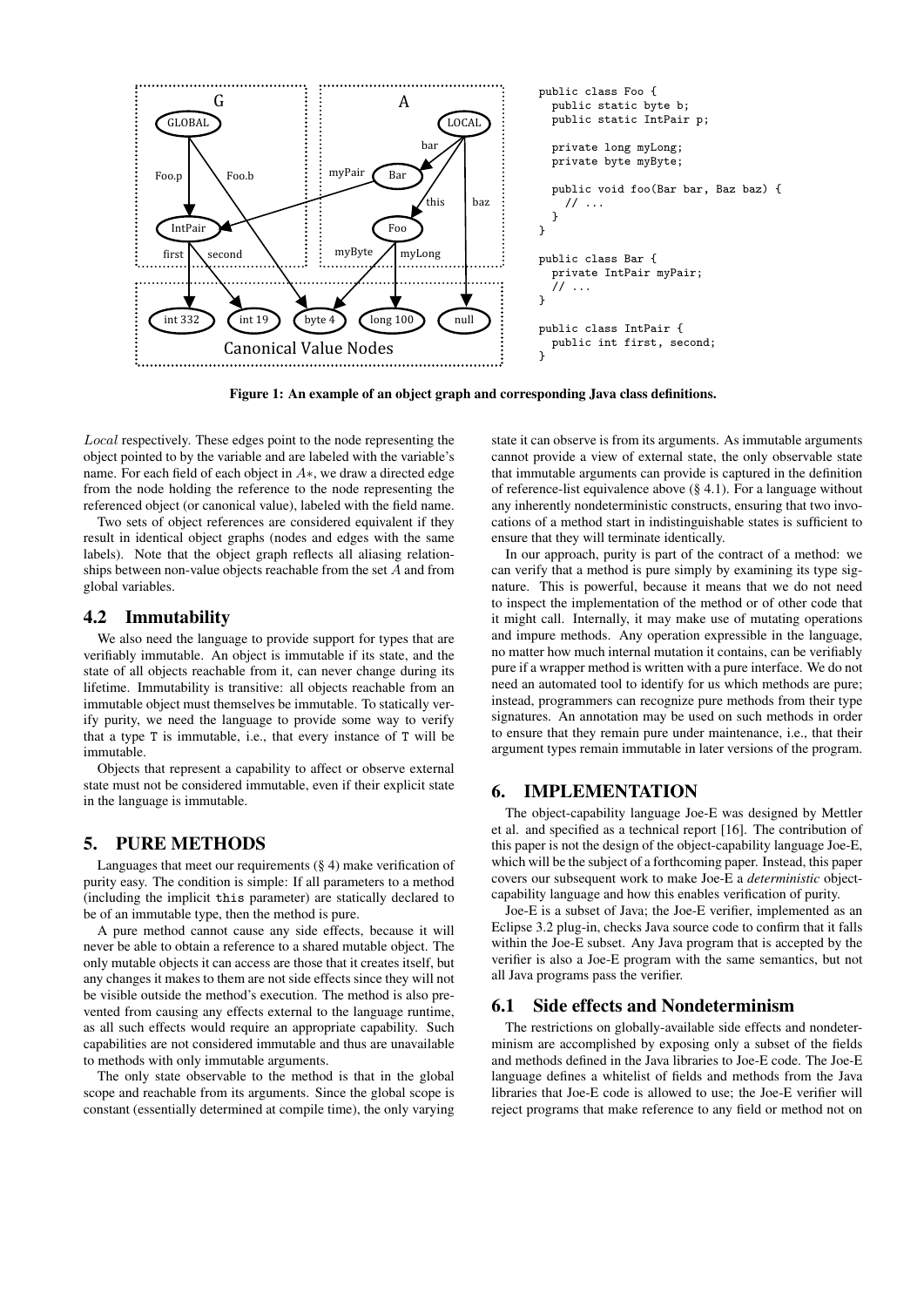```
Integer.getInteger(SYSTEM_PROPERTY)
System.identityHashCode(new String())
string.intern() == string
Integer.newInteger(integer) == integer
```
Figure 2: Several methods from the Java library are nondeterministic and callable by all Java code. These are not exposed to Joe-E code.

```
boolean randomBit() {
 return (new Object().hashCode() % 2) == 1;
}
```
Figure 3: This Java method is not deterministic. It is not legal Joe-E code, because Joe-E forbids calls to Object.hashCode().

the list. We use this mechanism to prevent Joe-E code from calling any method that exposes the ability to observe or modify the environment outside the JVM, provides access to nondeterminism, or allows reading or writing of global mutable state. See Figure 2 for examples.

#### *6.1.1 Object identity*

In Java, objects have identity: conceptually, they have an "address", and we can compare whether two object references point to the same "address" using the == operator. This notion of object identity can expose nondeterminism. As depicted in Figure 3, Object.hashCode() exposes nondeterminism, which is incompatible with reasoning about the purity of a method solely by examining its type signature. We have the Joe-E verifier forbid calls to methods such as hashCode() that expose nondeterministic representations of object identity.

Also, String.intern()'s static object cache contains global mutable state that is visible to Java code as a result of object identity (see Figure 4). For some types, such as String, we sidestep the problems caused by object identity and simplify reasoning by making the type a value type in Joe-E. This is accomplished by prohibiting Java's object identity comparisons on these types: e.g., Joe-E code is not allowed to use the == operator on Strings or other value types. This makes our determinism guarantees more meaningful and more useful, as the programmer does not need to worry about aliasing relationships between variables of these types. Otherwise, a pure method could act differently on two invocations that the programmer might see as identical, but that differed only in aliasing relationships. For example, a string upper-casing method could behave differently if its argument aliases a global variable. In Joe-E, most immutable types are also value types, allowing more intuitive reasoning about equivalence of invocations.

#### *6.1.2 Exceptions*

We treat a thrown exception as a form of return value from a method, since the caller can catch and obtain a reference to the thrown object. This makes it challenging to reason about determinism in Java, for two reasons.

First, every Throwable object contains a stack trace generated when the throwable is constructed. This operation is not deterministic in the arguments to the throwable's constructor, because the stack trace stored in the throwable depends on the calling context, which is not a function of the constructor's arguments. Any construction of an exception (which can happen implicitly) thus results in an object which in Java would be a source of nondeterminism. We solve this problem by preventing programmatic access to the stack trace. Specifically, Joe-E code is not allowed to call the getStackTrace() and printStackTrace() methods.

```
boolean previouslyInterned(String s) {
  String t = new String(s);
  return t.intern() != t;
}
```
Figure 4: This Java method's return value is not a deterministic function of its input. previouslyInterned("foo") returns true iff some other code has previously called s.intern() on a string s such that s.equals("foo"). This is not legal Joe-E code, because Joe-E does not allow using != on Strings.

```
int estimateAvailStackSpace() {
 try { return estimateAvailStackSpace() + 1; }
 catch (VirtualMachineError e) { return 1; }
}
```
Figure 5: The JVM throws a StackOverflowError when the available stack space is exhausted, so this recursive method's return value is nondeterministic.

Second, the Java Virtual Machine exposes true nondeterminism when it throws a VirtualMachineError. This occurs under a number of exceptional conditions, some of which (like running out of memory) can be triggered by the application. Consequently, virtual machine errors are a source of nondeterministic behavior; see, e.g., Figure 5.

This limits the guarantees we can provide: we cannot promise that whether or not a method terminates successfully will be a deterministic function of its arguments, since other conditions (e.g., the amount of free memory) might influence whether it aborts with a VirtualMachineError. Instead, we provide the following guarantee: any two calls to a method with equivalent sets of arguments will yield equivalent results, as long as neither method aborts with a VirtualMachineError. On the other hand, if one or both calls throw a VirtualMachineError, then we promise nothing.

We mitigate this shortcoming by ensuring that if the JVM does throw a VirtualMachineError, then the program will terminate immediately—the error will propagate to the top level and no Joe-E code will execute after the error occurs. To enforce this property, the Joe-E verifier prohibits catching Error or any subtype of Error. In addition, Joe-E must also prohibit the use of finally clauses, as they allow code to execute after (and in response to) a VirtualMachineError. See Appendix 10 for details.

#### 6.2 Immutability

To support reasoning about purity, we want to allow the programmer to write user-defined classes that are verifiably immutable. The programmer can communicate to the Joe-E verifier that class C is intended to be immutable by declaring it to implement the interface org.joe\_e.Immutable. The verifier then confirms that C truly is immutable by checking that all its fields are final and have a static type that is a primitive or immutable.

Unfortunately, this is not quite sufficient. In Java, code that has access to a partially constructed object O can read final fields of O before they have been initialized, so reading the same object's fields twice might yield two different answers. To prevent this anomaly, Joe-E places several restrictions on all constructors to ensure that a reference to the object being constructed cannot escape from the constructor [16]. The most relevant is that constructors are prohibited from calling instance methods on the object being constructed.

Some reference types in the Java library, such as strings, are observationally immutable but are not declared to implement the Immutable interface. The Joe-E verifier handles these classes specially, treating them as if they did implement Immutable.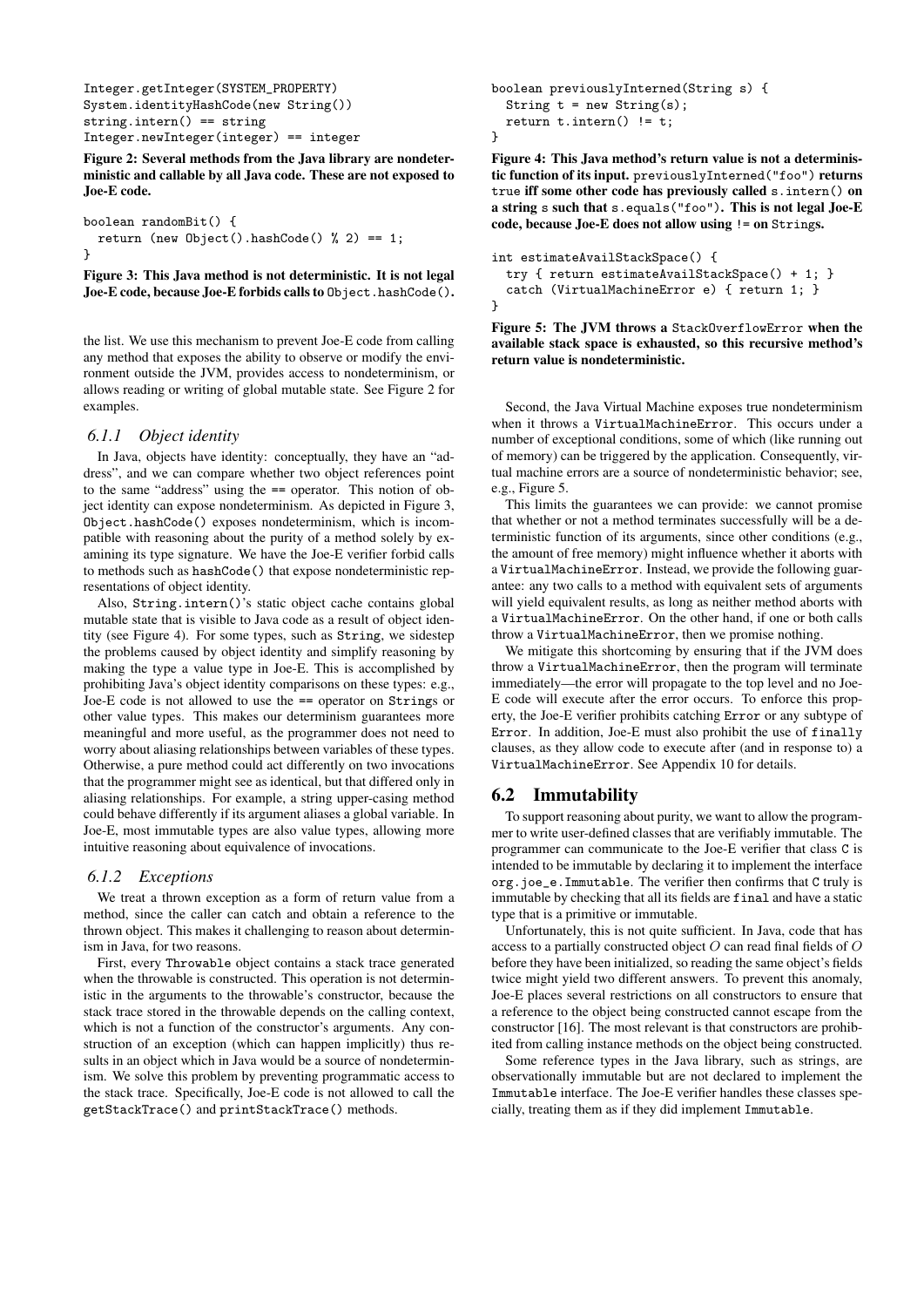Java arrays are mutable, but are often used in situations where their mutability is not useful or desirable, as they are the simplest representation of a collection of objects. Therefore, Joe-E introduces a class, ImmutableArray, for storing an immutable sequence of immutable objects. Specialized subtypes are provided for holding primitive values without having to "box" them into objects; e.g., ByteArray holds an immutable sequence of bytes.

## 6.3 Verifying Purity

With our extensions, Joe-E makes it easy to reason about purity. In particular, in a Joe-E program, if all of the parameters to a method (including the implicit this parameter) are immutable, then the method is pure. For instance, suppose that we are decompressing a compressed file from an untrusted source. We might design the decompression interface as follows:

```
ByteArray decompress(ByteArray compressed)
```
This function will be pure, so even if the decompression code is buggy or insecure, a malicious compressed file cannot cause it to corrupt other application data structures. This allows us to contain the effect of any security holes in the decompression code.

As another example, suppose that we are building election tabulation software, which reads the contents of memory cards from the voting machines in the field, parses that data, accumulates the votes, and produces a report summarizing the tallies and winners. The parsing, accumulation, and report-generation code might be implemented following this interface:

String tabulate(ImmutableArray<CardData> cards)

If CardData is an immutable data structure holding the data read from a single memory card, this function will be pure. Hence we can be confident tabulation will be deterministically repeatable, and that the tabulation operation cannot (even if it is buggy or insecure) corrupt other election data.

Some caveats apply. The soundness of our determinism guarantee depends on consistent behavior from the portion of the Java libraries that Joe-E programs are allowed to call. While it is straightforward to block truly nondeterministic library methods, the semantics of some methods differs between Java library releases, including useful methods that are fully deterministic within a particular version. For example, the behavior of many string and character routines has changed between versions to reflect characters added to the Unicode specification. For this reason, our implementation only guarantees reproducibility between executions using the same library version. Since Joe-E does not currently require all assertions to be pure, our determinism guarantee is also predicated on whether or not assertions are enabled. In Java, results of floating point operations may differ between JVMs, which may cause code to have platform-dependent behavior.

## 7. EVALUATION AND EXPERIENCE

Our approach is intended primarily for programmers developing new code in Joe-E with verifiable purity in mind. Since Joe-E is intended to be as familiar as possible to Java programmers, we wanted to understand to what extent our approach would require Java programmers to change the coding style they are used to. We chose three Java libraries and retrofitted them (a) to pass the Joe-E verifier and (b) to have verifiably pure methods and resulting security properties. The refactoring was performed by a programmer who had no prior experience using Joe-E or any other object-capability language.

We give a detailed account of our experience, for three purposes: (1) to give the reader a sense of the type and magnitude of changes

|               | <b>Source lines of code</b> |        | Num. classes  |       | Num. methods  |       |
|---------------|-----------------------------|--------|---------------|-------|---------------|-------|
|               | Before                      | After  | <b>Before</b> | After | <b>Before</b> | After |
| <b>AES</b>    | 319                         | 276    |               |       |               |       |
| <b>Voting</b> | 688                         | 692    |               |       | 80            |       |
| HTML          | 2.652                       | 10.848 | 94            | 99    | 965           | 947   |

Table 1: Basic code metrics for the three libraries used for evaluation, as measured both before and after refactoring.

that were necessary, (2) to understand the programming patterns that could potentially act as a barrier to the adoption of our system, and (3) to evaluate the strengths and limitations of our approach to verifiable purity. See Table 1 for the three applications we analyze. (We used the Eclipse Metrics Plugin [25] for all code metrics.)

# 7.1 AES library

## *7.1.1 Motivation*

We started with an open-source AES implementation written in Java [6]. We sought to prove that the encrypt and decrypt methods are pure. This would then enable us to check at runtime that these methods satisfy the inverse property, as described in Section 2.2.

## *7.1.2 Changes to the codebase*

First, we refactored the code to pass the Joe-E verifier. The AES library initially contained mutable static state: it used static variables of array type to hold the S-box tables. We replaced these with ImmutableArrays, to meet Joe-E's requirement that all static variables be immutable.

Second, we refactored the class to provide verifiably pure methods. Originally, the AES library's interface had this type signature:

```
public AES()
public void setKey(byte[] key)
public byte[] encrypt(byte[] plain)
public byte[] decrypt(byte[] cipher)
```
After refactoring, the signatures for the relevant methods and constructors became:

```
public AES(ByteArray key)
public ByteArray encrypt(ByteArray plain)
public ByteArray decrypt(ByteArray cipher)
```
Method signatures for encrypt and decrypt were changed so that all parameters would have an immutable type, thus making the methods verifiably pure. This was accomplished by replacing each byte<sup>[]</sup> array with a ByteArray. Also, because encrypt and decrypt are instance methods on the AES class, we had to make the AES class immutable. As an immutable class, it can no longer have its key specified using a setter method that mutates its state. Instead, the key is specified as an argument to the constructor. Immutability of AES also required making all instance variables final and immutable. To accomplish this, we had to remove debugging trace information from the class. In a case where preserving such information is important, a suitable solution would be to return from the top-level methods an object containing both the original return value and the debugging trace for that method call.

Notice that we also changed the return type of the encrypt and decrypt methods to an immutable type. This was not strictly necessary for verifying the purity of the AES library, but it helps clients of the AES library write their own pure methods that manipulate data returned from the AES library. In general, returning an immutable data structure helps verify purity of other parts of the code.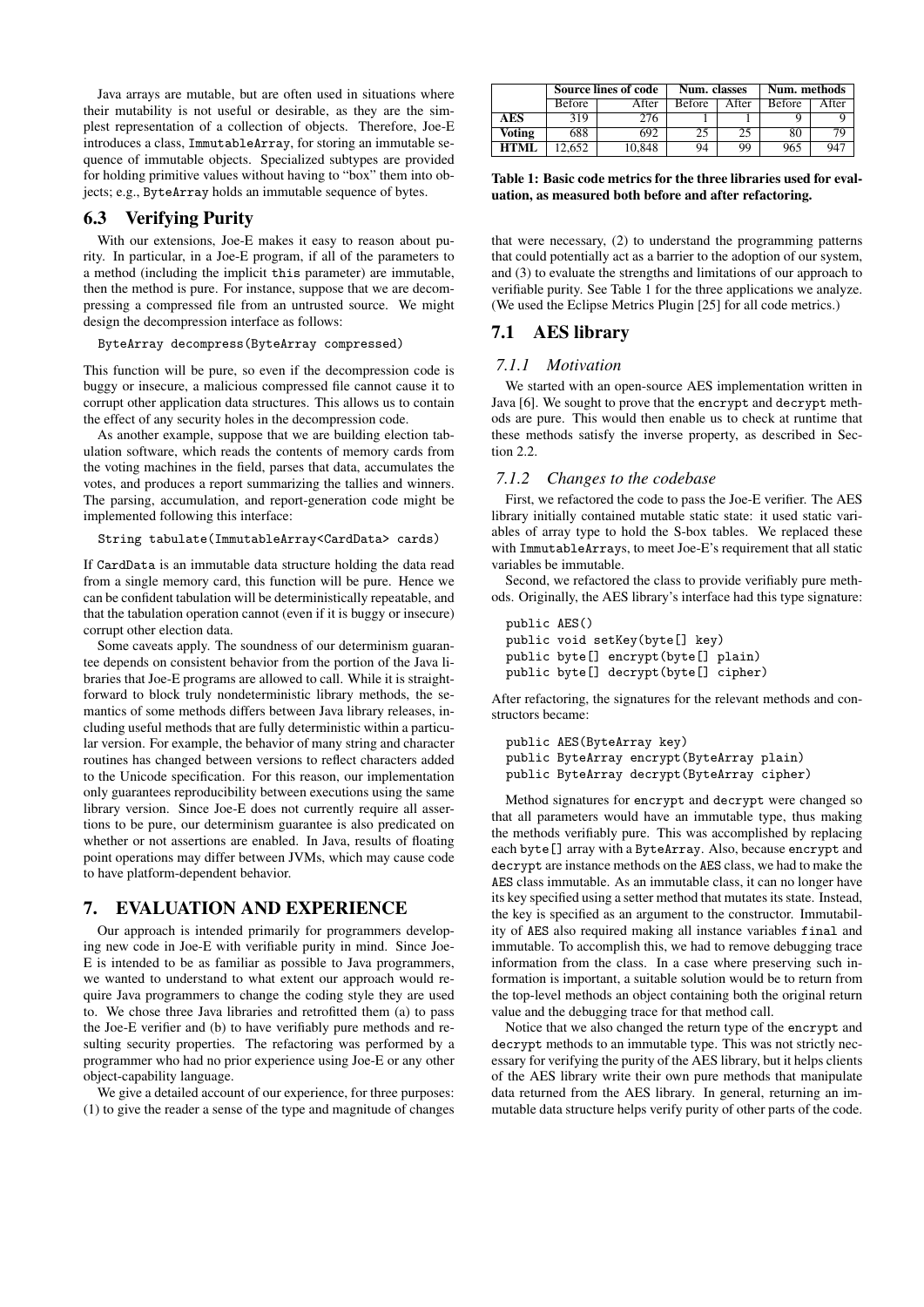After our refactoring, clients of the AES library are able to check that decryption is the inverse of encryption by inserting

 $k.$ chec $k(x)$ :

before every call to  $k$ . encrypt $(x)$ , where instance  $k$  is of type AES. The check method can be defined as follows:

```
public void check(ByteArray x) {
  assert(decrypt(encrypt(x)).equals(x));
}
```
Since this method is pure, inserting the call to check cannot change the program's behavior. Moreover, this call ensures that encrypt and decrypt satisfy the inverse property for every value x that is ever encrypted by any client of the AES library.

## 7.2 Voting machine

## *7.2.1 Motivation*

Next, we examined the serialization and deserialization code of an experimental voting machine implementation [24]. We refactored the code to make serialization and deserialization pure. Our goal was to confirm at runtime that deserialization is the inverse of serialization, following the pattern described in Section 2.2. This ensures that all votes that are successfully recorded will be read back correctly during vote tallying.

#### *7.2.2 Changes to the codebase*

Nearly all changes made were simply replacing standard Java arrays with Joe-E immutable arrays. Another common change was adding the Immutable interface to classes that were already observationally immutable. (This required nothing more than adding "implements Immutable" to the class declaration.)

Another modification involved the use of a monotonically increasing serial number to filter out duplicate ballots. The last received serial number was stored as a static field inside the

BallotMessage class. Inside the deserialization method, the serial number of the ballot was compared with the static value of the most recently received serial number; if the serial number was already received, the deserialization method would return null. With detection of duplicate ballots written in this way, the deserialization is not deterministic. To fix this, we separated the deserialization functionality from duplicate ballot suppression.

The only other significant change necessary was to require that a Ballot received all of its Races upon construction. Prior to refactoring, the Ballot class exposed a method addRace(Race r). This method had to be removed in order to make the Ballot class immutable.

The method that we wished to make verifiably pure serves to check the serialization. The method is called after the object has been serialized to an array of bytes, and tests that the serialized form deserializes to match the original ballot. Its signature was initially:

```
public static boolean
    deserializesTo (byte[] serialized,
                    BallotMessage bm)
```
After refactoring, the method was changed to use a ByteArray instead of byte[]. The actual deserialization, which is performed by a constructor that takes a ByteArray, is also verifiably pure.

## 7.3 HTML parser

Our third application, an HTML parser [20], was a much larger and more instructive undertaking. Since our modifications to this

library were significant, we ensured that it retained its functionality by verifying that our modified version and the original version produced the same results when run on a corpus of HTML test cases [11].

#### *7.3.1 Motivation*

Our primary goal was to refactor the code to make the top-level parse method pure. From a security perspective, a pure parse method is valuable for any system in which parses need to be performed on behalf of different users or using data from different sources. An example of this is on a web forum, where posts to the forum must be sanitized to prevent cross-site scripting attacks. A pure parse method together with a pure sanitization routine ensures that there can be no accidental data contamination between different posts, and that no private information about a user can be accidentally leaked into another post or to another user. Additionally, a pure parse method guarantees that a given parse is reproducible on any machine under virtually any circumstances.

Before refactoring, the top-level method signature, which resides in the Parser class, was the following:

#### public NodeList parse (NodeFilter filter) throws ParserException

Originally, neither the Parser class nor the NodeFilter class was immutable, and hence this method was not verifiably pure.

#### *7.3.2 Mutable static state*

We removed several instances of mutable static state from the HTML library, so that the code would pass the Joe-E verifier. For example, originally the only way to pass options to the parser was to set a global flag, parse, and then restore the flag, as follows:

```
boolean oldValue = SomeClass.SOMEFLAG;
SomeClass.SOMEFLAG = true;
try { parser.parse(); }
finally { SomeClass.SOMEFLAG = oldValue; }
```
This pattern seems to have been used to avoid propagating a configuration parameter through several levels in the call hierarchy. However, this use of global variables makes it harder to see how the flag is specified, renders the code thread-unsafe, and violates Joe-E's prohibition on shared mutable state.

We eliminated this pattern by augmenting the API with a toplevel parse method that takes an extra argument and passes it as necessary to other parts of the program. The original top-level parse method remains, using a default value for the flag.

The original codebase also violated Joe-E restrictions by printing to System.out for debugging and reading the default locale using java.util.Locale.getDefault(). Using Locale objects in Joe-E code is not problematic, but the *default* locale is systemdependent and therefore non-deterministic. We instead modified the API to require that a Locale be passed as a parameter to objects needing access to the locale.

#### *7.3.3 Instance method calls in constructors*

We found many constructors that called other instance methods during their execution. As discussed earlier, Joe-E prohibits this (see § 6.2), so we had to eliminate all calls to instance methods from within constructors. This was bothersome—it was one of the few changes we had to make that did not reflect poor or nonstandard style in the original code—but fortunately we were able to work around the problem in every case by inlining the instance method, replacing the instance method with a static method, or using a factory method instead of a constructor. Nonetheless, this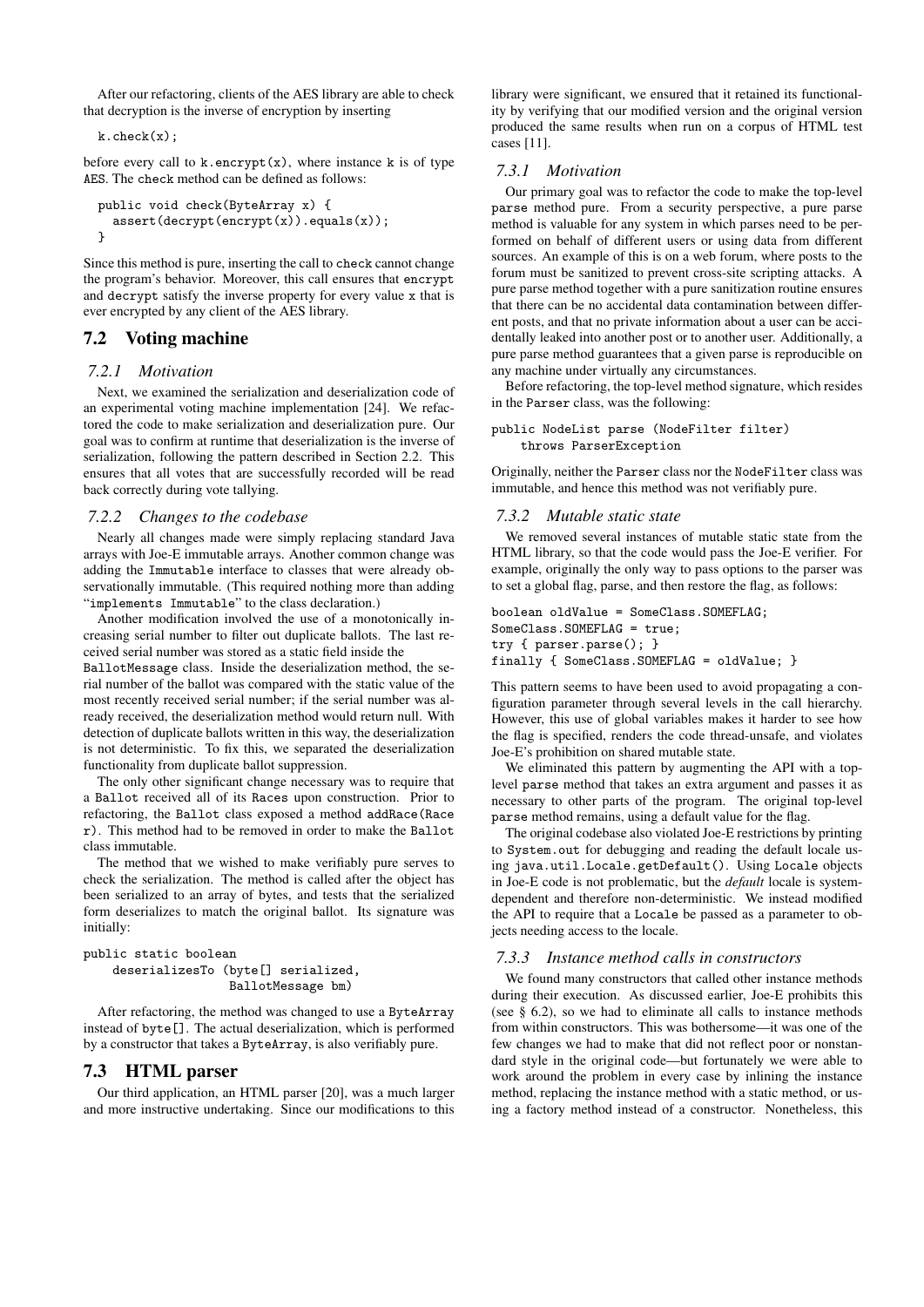String html = getHtmlStringFromSomewhere(); Parser  $p = new Parser(html);$ NodeList list = p.parse(null); // null NodeFilter // do something with the parse "tree" in list

Figure 6: A typical use of the Parser class. The HTML document is supplied to the constructor as a string. Then, the parse method is called with a NodeFilter as a parameter. A NodeList is returned, which contains a list of the top-level nodes from the HTML document.

experience suggests that the restriction on calling instance methods from constructors may place an undue burden on Joe-E programmers. We are currently considering less restrictive alternatives for future Joe-E releases.

#### *7.3.4 Immutable classes*

Once the HTML parser's code passed the Joe-E verifier, we refactored the Parser and NodeFilter classes to be immutable.

The original Parser class contained a Lexer as an instance variable. In order to make the Parser class immutable, this instance variable had to be removed due to the fact that a Lexer is inherently mutable. We refactored the code to construct and use a Lexer inside the top-level parse method. A typical use of the Parser class can be seen in Figure 6.

Making the classes that implement the NodeFilter interface immutable was straightforward, except for the IsEqualFilter class. This required significant effort due to the fact that this class, which tests whether two nodes are equivalent to each other, contained an instance variable of type Node. As a result, all classes that implemented the Node interface had to be made immutable, which necessitated removing all setter methods from any Node subclass and requiring that all fields were set upon construction of any subclass of Node.

Refactoring the Node subclasses to be immutable proved difficult due to a nonstandard construction pattern. The library used a prototype construction pattern to support the creation of custom parsers that recognize varying sets of HTML tags<sup>4</sup>: before parsing, the caller could register a set of Node prototypes. When the Lexer needed to construct a new Node, it would clone a prototype and then overwrite the relevant fields of the clone using setter methods.

We refactored the code to use a more standard construction pattern in which Nodes are constructed using a constructor that takes an argument for each instance field that needs to be set. Minor functionality was lost with this change, as it is no longer possible to create a custom NodeFactory (without creating a custom class implementing the NodeFactory interface) to recognize a different set of nodes.

Also, to make Nodes immutable, we had to split the Page class into two classes. Before refactoring, the Page class conflated two distinct purposes. It was used by both the Lexer and by the Node classes. The Lexer used a Page instance during lexing to maintain information about the current position of the cursor in the page and to get and unget characters. This inherently requires a mutable class. On the other hand, the Node classes only used the Page object for finding out the line and column numbers for characters in the page. This information is fixed and will never change after construction of a Node. To reflect this fact, we created an immutable class called PageInfo to hold this information and extracted it from the mutable Page class. Now, when the Lexer creates a Node, it obtains the PageInfo from the Page and passes it to the Node's constructor.

As illustrated above, immutability is a property that necessarily spreads through related classes. We noticed similarities between these immutable data structures and those used in functional programming. For instance, immutable data structures must be constructed from the bottom up and hence are necessarily acyclic.

We also refactored the parse method to make the parse tree it returns be immutable. This is not necessary for the purity of the parse method, but it aids the creation of other pure methods that use the data structure returned by the parse method, since callers of the parse method can directly pass the parse tree it returns as a parameter to other pure methods.

## 7.4 Summary of patterns

Using a strictly-functional style throughout a program is the most reliable pattern for attaining verifiable purity, as it ensures that every method will be pure. Such a strict approach is generally not necessary to achieve useful purity guarantees. None of the three applications that we refactored were written in an exclusively functional style, either before or after our modifications. Our approach to purity requires only that immutable types (and thus functional programming style) be used for the interface of a pure function, allowing its internal algorithms to be written in an imperative fashion if the programmer so desires.

Objects that have cycles (for example, a tree with parent pointers or a doubly-linked list) pose a challenge for our approach. A cyclic object graph, even if it is observationally immutable once fully constructed, cannot be statically verified as immutable in our system. We may therefore be unable to verify purity for methods that use such objects.

Joe-E required us to eliminate the use of mutable static state and pass parameters explicitly as arguments instead of using mutable global variables. We found that this brought our code closer to a functional style and had benefits of its own.

We believe that new code can take better advantage of Joe-E's guarantees if the class hierarchy is designed with immutability in mind. If part of a class is immutable but the rest of the class is not, the entire class must be treated as mutable. Consequently, if a concept has separable mutable and immutable aspects, it may be helpful to represent it as two separate classes.

## 7.5 Waterken Server

The Waterken server is an extensible web server designed for building distributed web services [9]. Waterken is implemented in a mixture of Joe-E and Java. The Joe-E code was not retrofitted from Java to Joe-E, as in our previous examples, but was designed and implemented following object-capability principles. The Joe-E portion is substantial, comprising 8,246 source lines of code and 132 classes.

We counted the number of pure methods in the Waterken Joe-E code. (See Table 2.) Our results are somewhat surprising: a large fraction of methods (17%) and an even larger fraction of constructors (29%) are verifiably pure. While the code was written in an object-capability style, verifiable purity was not an explicit goal. This suggests that verifiable purity can (and does) occur as a natural consequence of object-capability discipline.

#### 8. DISCUSSION

One advantage of our approach is that it can facilitate reasoning about side-effects and data dependencies for methods even if they do not strictly meet our requirements to be functionally pure. Since the accessible data and possible effects of a method are limited to

<sup>4</sup> For example, one could create a parser that recognizes only img tags, and treats all other tags as generic tags with no hierarchical structure.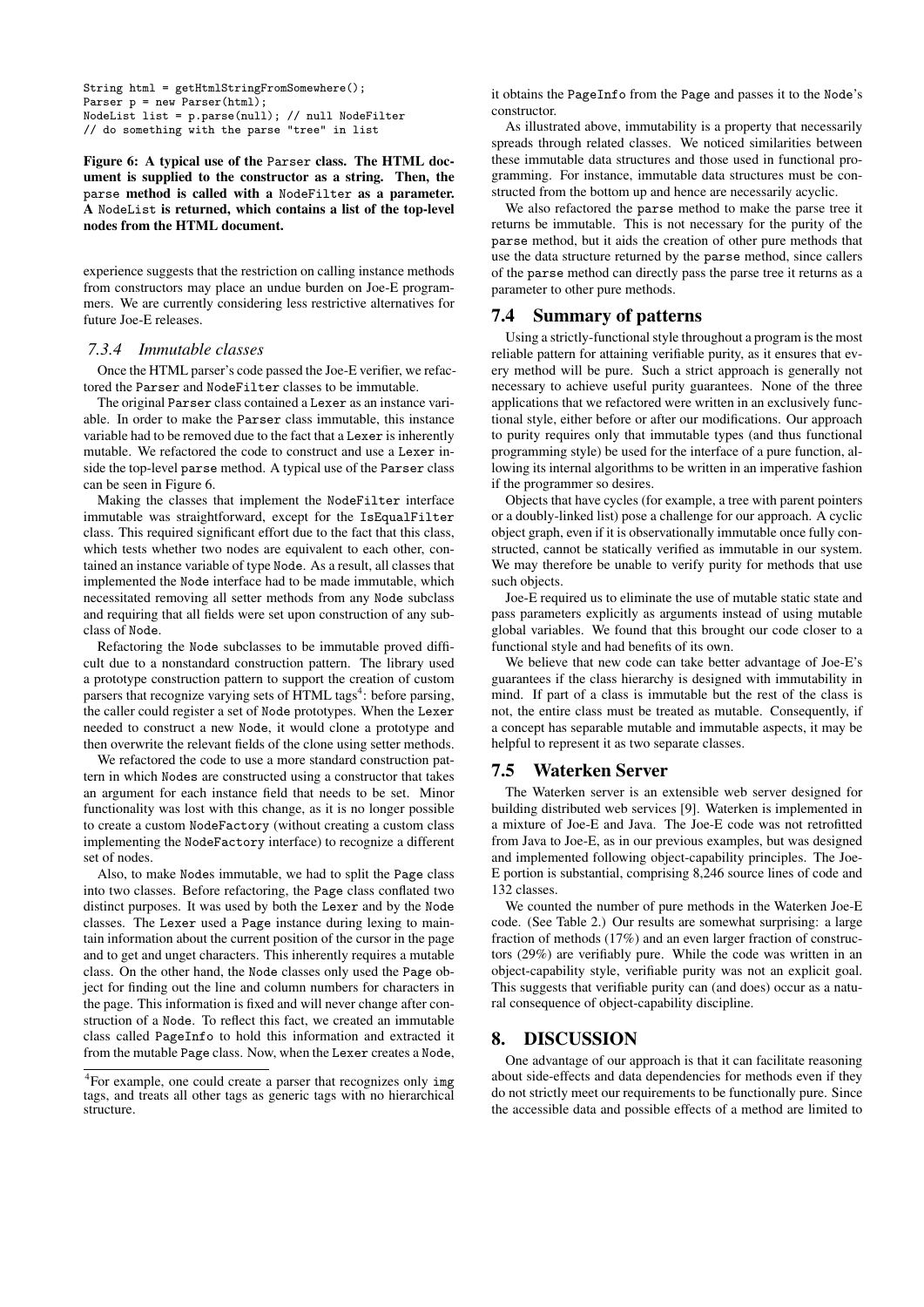|                     | Pure | <b>Total</b> | $\%$ pure |
|---------------------|------|--------------|-----------|
| Methods             | 89   | 524          | 17%       |
| <b>Constructors</b> | 37   | 128          | 29%       |

Table 2: The number of pure and impure methods and constructors in the Waterken Server.

objects reachable from its arguments, these effects are still bounded even if some arguments are mutable. In particular, the method can only mutate objects that are reachable from its non-immutable arguments. Typing and capability reasoning can limit this set to a small portion of the in-memory objects in the program, e.g., the values in a single array of ints, or the private instance fields of an object.

One can sometimes use these bounded effects to achieve purity properties from methods that are not individually pure. For instance, consider the following set of operations on a non-immutable object o:

```
T o = new T(a);o.f(b); o.g(c);
... // do something with o
```
If the constructor is pure and the arguments a, b, and c are all immutable, then the state of o after this sequence of operations will be a deterministic function of a, b, and c and no other side effects will occur. We will refer to a sequence of invocations with this property as a *functionally pure sequence*.

If all of the inputs are known in advance, the sequence above can be written as a single verifiably pure function; for this example, we would have:

```
T pure(A a, B b, C c) {
   T o = new T(a);o.f(b); o.g(c);return o;
}
```
The more interesting case is where the inputs are not known in advance, such as if some of them come from interactions with a user. In this case, some of the inputs depend on information received from the program, e.g., return values from invocations on o. This case can be expressed as a sequence of verifiably pure method calls if it is refactored to use a purely functional style. Specifically, we would refactor T to be immutable and replace each mutating instance method of T with one that returns both the original return value and a new object that has the modifications applied.

For cases in which making T immutable is impractical or cumbersome, we need a new set of rules sufficient to verify such a sequence is functionally pure. It is safe to add return values to the first scenario above, as long as they do not enable modifications to the object's internal state. This limitation can easily be verified by requiring the return values to be immutable. (Thrown exceptions would also be a concern, but Joe-E already requires all throwables to be immutable). This set of restrictions is not as trivial to check as the ones needed for individual methods to be verifiably pure, but it allows for reasoning about useful properties of non-immutable objects.

The pattern allows for purity to be demonstrated in event-based interactive systems, such as a voting machine. Each voter's actions constitute a stream of events that should be interpreted as they arrive to produce the voted ballot. Pure sequences can allow us to verify that the voted ballot and behavior of the voting machine are a deterministic function of the sequence of input events.

Functionally pure sequences also occur in Waterken's implementation of deterministic server processes that react to input events. Each event causes mutations in the internal state of a handler object dedicated to that event's connection. Because these mutations are local to the per-connection object, the behavior of each server process is a deterministic function of the sequence of input events it receives, even though each individual call to the event-processing method is not verifiably pure.

## 9. RELATED WORK

Object-capability languages have a long history [18]. Most of these languages are more functional in style than the Joe-E subset of Java, making it easier to limit side effects. In the E language, the Functional auditor examines an object to check that "every method on the object has no side effects and produces an immutable result depending solely on its arguments" [28]. The auditor verifies this property using runtime introspection on an object; in contrast, we verify it statically for individual methods. In this paper, we build upon Joe-E [16], another object-capability language designed by some of the authors of this paper in related work, but we expect that many of our techniques could be applied to many other objectcapability languages as well.

We were inspired by the notion of "environment-freeness" [24], which is essentially the determinism portion of our notion of purity. Environment-freeness was used to verify determinism of a decoding operation and for fail-stop enforcement of the inverse property.

Most previous work on purity in imperative languages has focused on side-effect freeness and paid little attention to determinism. The definition of side-effect free used has generally been weaker than ours, as it has included only objects in memory and has excluded state external to the program. For legacy code, Rountev [21] and Salcianu and Rinard [23] provide pointer-based analyses that recognize side-effect free methods. Both address only in-language side effects; neither mentions any special treatment for native methods, which can cause external side effects. Analysisbased approaches have the advantage of being directly applicable to legacy code. Language-based approaches, on the other hand, provide more guidance for programmers in writing side-effect free methods.

In Joe-E, we make use of class immutability both in enforcement of determinism and for side-effect freeness. Specific classes in the standard Java type system are considered immutable; standard Java type safety and final field enforcement ensures that objects of such classes are never mutated after construction. An alternative is to use an extended type system that treats some references or instances as read-only while allowing others to be mutated. The C++ const qualifier for pointers is the most well-known example of this. It is a compilation error to assign the fields of, or invoke a non-const method on, a const reference. Its use in preventing side effects is limited because the restrictions are not transitive; it is possible to modify an object contained in a field reached via a const pointer. A transitive analogue of this was introduced by the KeyKOS operating system [10] as a "sensory key"; such a key prohibits writes and also causes all keys retrieved through it to be sensory. This concept is also found in the type system of a few programming languages to improve reasoning about immutability and side effects. Such types allow for documentation and modular checking of effect restrictions on a per-function basis.

Ieurusalimschy and Rodriguez [12] use such a qualified type to enforce side-effect freeness in the SmallTalk-like language School. Methods annotated to be side-effect free are type-checked with all arguments and the instance pointer implicitly marked with an old qualifier. This qualifier prevents writes to the fields of old ob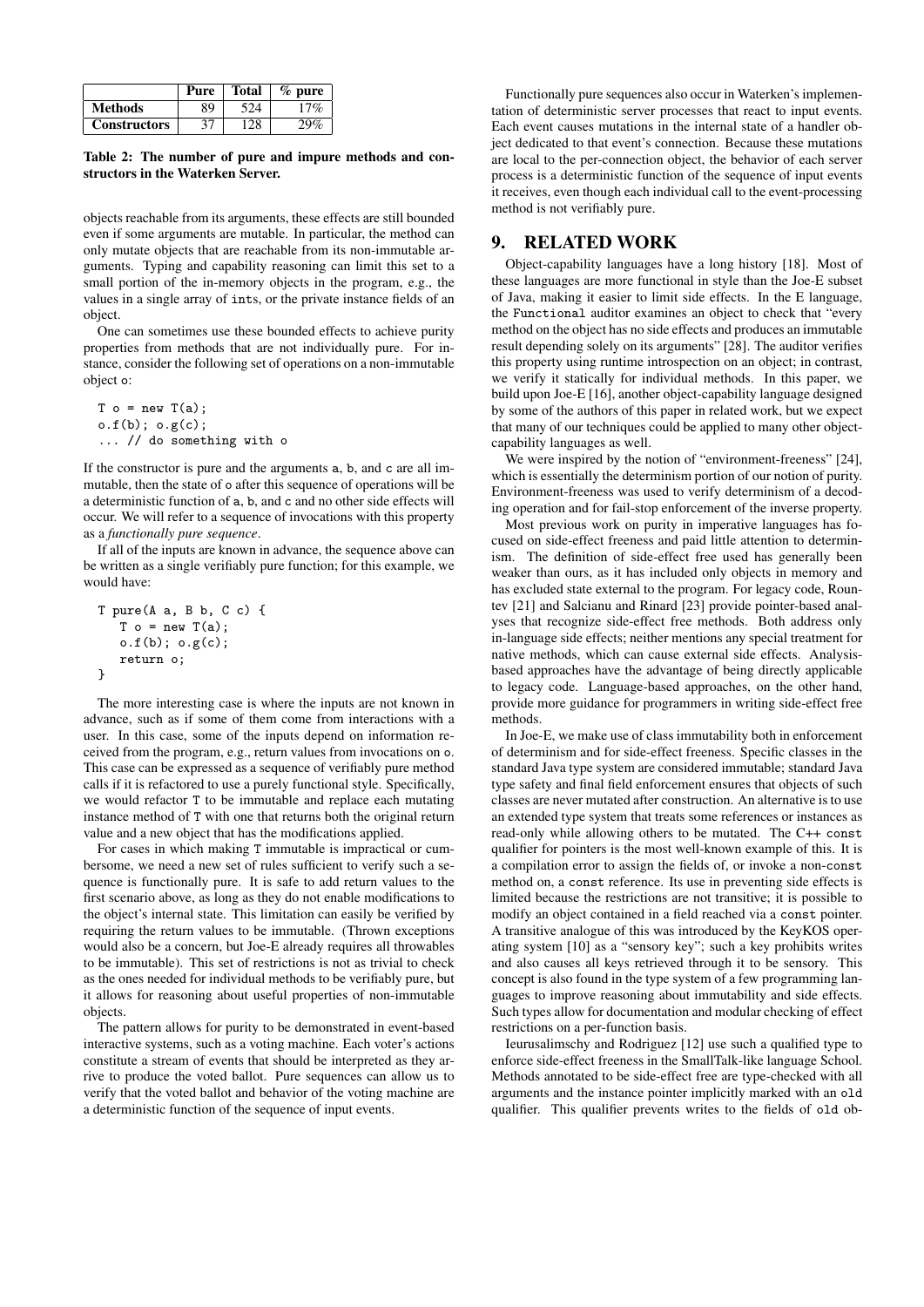jects. The type checker only allows invocations of side-effect free methods on old objects, and treats the return values from all such invocations as old. This ensures that the only non-old (and thus mutable) objects that can be used by the method are ones it creates itself. The paper makes no mention of rules for dealing with mutable objects in the global scope or external side effects; their emphasis on soundness would suggest that School has neither. The Javari [26] type system provides similar qualifiers for Java, but instead of having a side-effect free annotation, Javari uses explicit readonly qualifiers as a transitive, sound version of C++'s const. Like C++, Javari provides a way for fields of a class to be declared as exempt from the readonly restrictions.

In addition to a sound, transitive version of const with no escape clauses for mutable fields, the D language [5] provides an instanceimmutability qualifier invariant that can be used to achieve functional purity. Functions marked with the pure keyword must have only invariant arguments, can only read invariant global state, and can only call other pure methods. Their compiler restricts invariant variables in the global scope to constant values that can be computed by the compiler<sup>5</sup>, ensuring determinism. While this approach avoids the need to eliminate mutable state and determinism from the global scope, there is a substantial cost in expressivity as it prevents pure functions from making any use of impure functions and methods. The result is essentially of a partition of the program into imperative and purely functional portions, whereas our approach allows pure functions to make full use of the rest of the program, limited only by the references they hold.

The increased convenience of reference immutability (const or readonly) over class immutability is attractive, as one can just use the type qualifier with existing classes rather than modifying the type hierarchy. However, class or instance immutability is necessary to ensure determinism in a concurrent program, as otherwise a mutable alias can be used to concurrently modify the object. For non-concurrent programs, reference immutability would be adequate provided that the global scope can only store immutable references. As a general mechanism for defensive programming, reference immutability can only serve to protect the originator of a reference from unwanted modifications; the recipient of an immutable reference may still need to make a defensive copy.

Instance immutability, like provided in D, is an interesting alternative to class immutability that deserves further exploration. For Java, however, the lack of type safety for generics is likely to be an issue. For immutable classes, we perform runtime checks to ensure that the elements placed in an ImmutableArray are actually immutable; this would not be possible with a purely compiletime invariant type qualifier as would be required to preserve full compatibility with Java.

Spec# [3] and JML [7, 15] are extensions to C# and Java that allow the programmer to specify invariants on functions and classes. They follow Bertrand Meyer's suggestion that classes and methods should have a contract specified by invariants [15]. They support annotating methods with the pure attribute, but purity as defined for JML includes only side-effect freeness and not determinism.

In strictly functional languages, like Haskell, nearly all functions are pure. Monads can be defined to allow writing in a more imperative style, in which each operation takes an input state and returns a monad instance that wraps the result along with auxiliary information such as side effects [27]. The monad type defines an operator for sequencing such invocations to obtain a final result; syntactic sugar makes this look like a sequence of imperative state-

ments. While some monads provide a way to retrieve a sequence's final result integrated with any auxiliary information, other monads do not. They are "one-way": once a value is wrapped with the monad, it never comes out. The I/O monad is an example. All functions that potentially expose nondeterminism or cause external side effects use this monad, which allows them to be recognized as potentially nondeterministic. All functions whose return type does not mention the IO monad are functionally pure. While monads provide a means to use effects in Haskell, the language is primarily oriented at the functional style. In contrast to a mechanism for imperative patterns in a functional language, our approach is focused on being able to recognize pure methods in an otherwise imperative language. This reduces the changes needed to existing code and programming patterns.

Other systems have mixed imperative and functional programming styles to varying degrees. The Eiffel language [17] separates what it calls *commands* and *queries*. Commands may have side effects, while queries are supposed to be side-effect free. This is, however, only a convention; it is not enforced in any way. Similarly, both Euclid [14] and SPARK [2] define two distinct constructs for routines: *procedures* can have side effects, while *functions* are only able to compute a value (and thus are guaranteed to be free of side effects). In Euclid, functions can only import variables read-only, which prevents side effects and ensures determinism if the imported variables (which may be modified elsewhere) are treated as additional arguments. In SPARK, annotations on procedures specify exactly which variables can be modified by the procedure, and which variables their modifications are derived from. This and other information flow policies are verified by the SPARK Verifier.

Jif [19] extends Java with label-based information flow checking. Variable declarations are annotated with labels that indicate an owning principal and a policy for data stored in the variable. The policy can specify (a) the principals whose data the variable may *depend on* and (b) those whose data are allowed to *affect* the information stored in the variable. These restrictions are enforced statically, in cases where it is possible to statically guarantee that the policy is followed, and dynamically, in cases where it is not. As a special case, it is possible to specify data flow restrictions that ensure that a particular method is pure. In contrast, while our approach does not allow for the rich policies expressible in Jif, obtaining purity in Joe-E does not require the explicit specification of principals or policies.

## 10. CONCLUSIONS

Verifiable purity is useful for verifying many kinds of high-level security properties. A language with appropriate characteristics can greatly simplify the task of writing verifiably pure code. By combining determinism with object-capabilities, we describe a new class of languages that allow purity to be achieved in largely imperative programs. As such a language, Joe-E allows programmers to flexibly leverage verifiable purity while still using imperative algorithms in a familiar language.

## Acknowledgments

We thank David Molnar, Karl Chen, Arel Cordero, Tyler Close, Toby Murray, Sandro Magi, Mike Samuel, our shepherd Sriram Rajamani, and our anonymous reviewers for helpful comments on earlier drafts of this paper. This research was supported by National Science Foundation grants CNS-0716715, CNS-0524745, CNS-0430585, and CCF-0424422.

<sup>5</sup>The D compiler can perform a substantial amount of computation to determine these values, unlike Java's, which only pre-assigns literal constants.